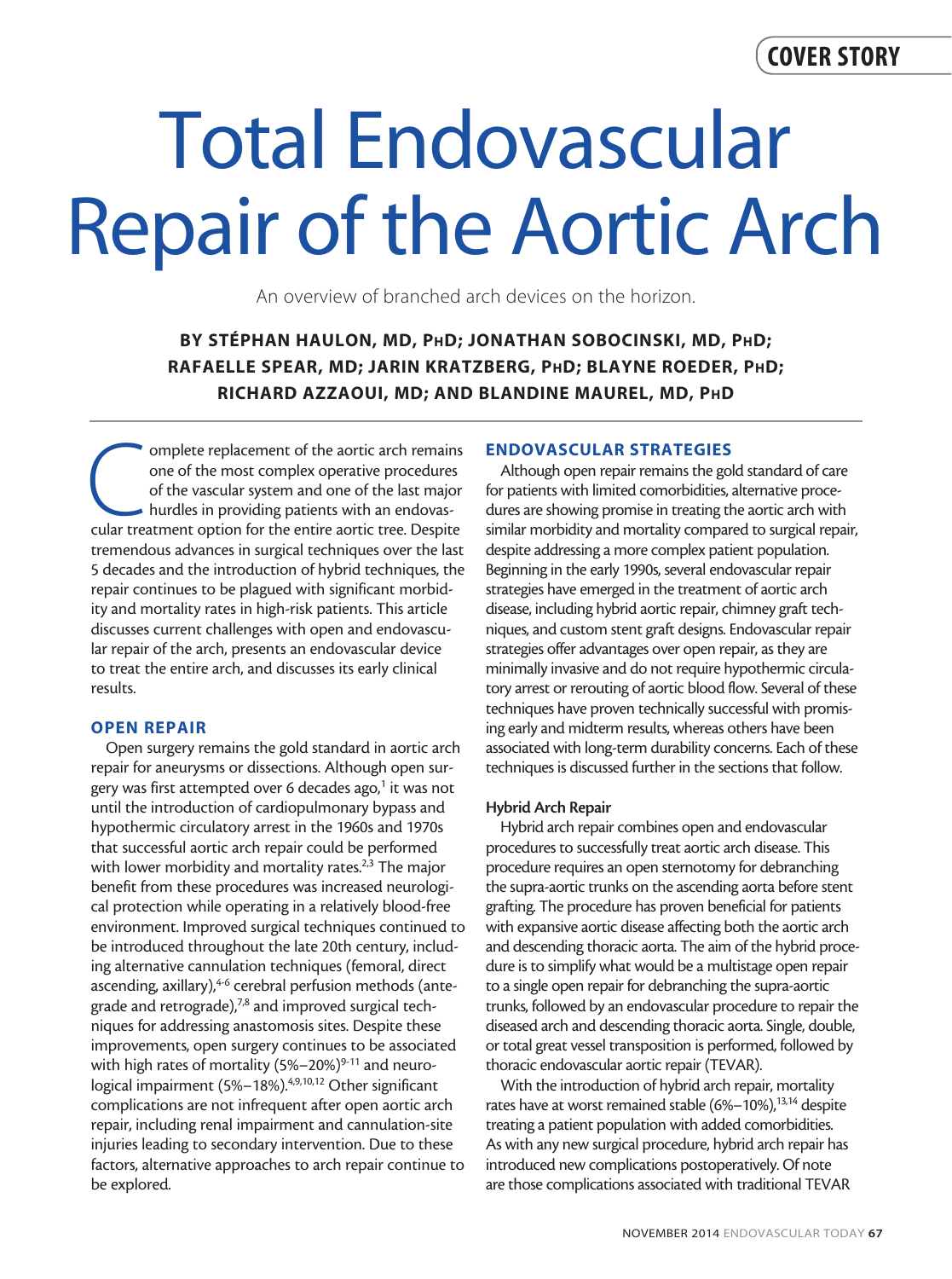(ie, endoleaks and graft migration) and a high incidence of retrograde type A dissection and type Ia endoleaks reported at some centers.<sup>14</sup> Additionally, the open portion of the procedure remains unsuitable for patients with significant comorbidities. As a result, total endovascular repair of the aortic arch has surfaced as a potential treatment option.

#### Chimney Repair

As endovascular technology has evolved, new approaches to the repair of the aortic arch have emerged. One of these techniques is the parallel graft or chimney graft technique. Standard branched or fenestrated endovascular grafts are designed such that the blood is directed through the main body of the aortic stent graft and then through the branched or connection stents. With the chimney graft technique, multiple stent grafts are deployed within the same seal site, such that the chimney graft(s) is sandwiched between the aortic wall and the main body stent graft. Thus, blood is simultaneously directed through the main body stent graft and the chimney graft to achieve both aortic and branch vessel perfusion.

The chimney graft technique was developed for patients presenting with emergent aortic complications, as it offers physicians an off-the-shelf treatment option. Essentially, a combination of thoracic endografts and any covered (or uncovered) peripheral vascular stent that is commercially available can be used in the procedure. However, several device- and procedure-related complications are inherent to the chimney repair approach, including endoleak, migration, device kink, and difficulty in performing secondary interventions. Type I endoleak rates for chimney repair range from 15% to 40%<sup>15,16</sup> perioperatively and have been reported as high as 23% during early and midterm follow-up.<sup>17</sup>

Additionally, the rate of chimney graft occlusion has been reported as high as 11%, and stroke rates remain significant at perioperative and short-term follow-up.17 Also, deformation applied by the chimney graft on the main body thoracic graft will affect its ability to conform to the aortic wall and resist migration, further adding to the likelihood of a compromised seal in the long run. Finally, long-term durability of the chimney technique remains a major concern. Each of the components utilized in a chimney repair is used outside of its intended indication, and long-term durability under such use has not been proven by the device manufacturers. With this in mind, we advocate that the chimney approach should be reserved as a bailout option for those patients with symptomatic or ruptured aneurysms.

#### Custom-Made Scalloped, Fenestrated, and Branched Grafts

Other endovascular approaches for treating aortic arch disease include options of custom-made scalloped or

fenestrated grafts and branched grafts. However, most of these devices have limited use and lack large cohort studies with long-term follow-up, and early data suggest that these procedures are technically challenging and should be performed only at institutes of excellence.

In a custom stent graft with fenestrations and scallops, the use of a scallop at the proximal end of the stent graft allows for a single branch vessel (eg, left subclavian artery [LSA] or left common carotid artery [LCCA]) to be perfused while extending the seal more proximally. This is an option, for example, when descending thoracic aortic disease extends to the level of the LSA. Technical success with scalloped devices has been shown in small series<sup>18</sup>; however, to date, large cohort studies demonstrating these successes are nonexistent.

Several concerns, including type I endoleaks, remain with this approach, as a large portion of the scalloped proximal sealing stent is uncovered. Also, the procedure is technically demanding, as precise deployment is required to ensure that the scallop does not cover the intended branch vessel. The technical challenges further escalate when fenestrations are included in combination with a scallop and alignment of multiple target vessels is required. Nonetheless, designs that incorporate multiple fenestrations or a combination of fenestrations and scallops have been used for arch treatment. These devices are custom made to fit each individual patient. Diligent planning and procedural execution is required, as minor offsets of the fenestrations can lead to perfusion concerns to the branch vessel. Additionally, because these devices are delivered through a femoral approach and require long delivery systems, the ability to precisely maneuver the device is limited, thus further complicating fenestration alignment.

Inoue et al reported the first use of a branched endovascular device for treatment of arch aneurysms in 1999.19 From 1995 to 2002, 48 total patients were treated with this design; however, only 13 patients were treated with a double- or triple-branched device.<sup>20</sup> Technical feasibility of the procedure was demonstrated; however, the procedurerelated mortality was 23% (3/13) for patients treated with a multibranched device. Additionally, severe complications were reported for 17% of the patients, including stroke, dissection, and persistent endoleak. The major challenges with the Inoue graft are branches that protrude external to the aortic component, thus complicating cannulation of the target vessels and proper placement of covered stents in each of the branches.

Chuter and colleagues first reported use of a modular branched stent graft for arch repair in 2003.<sup>21</sup> With this system, carotid-carotid and LCCA-LSA bypasses are performed first. Next, a branched endovascular graft is delivered via right common carotid access, with the proximal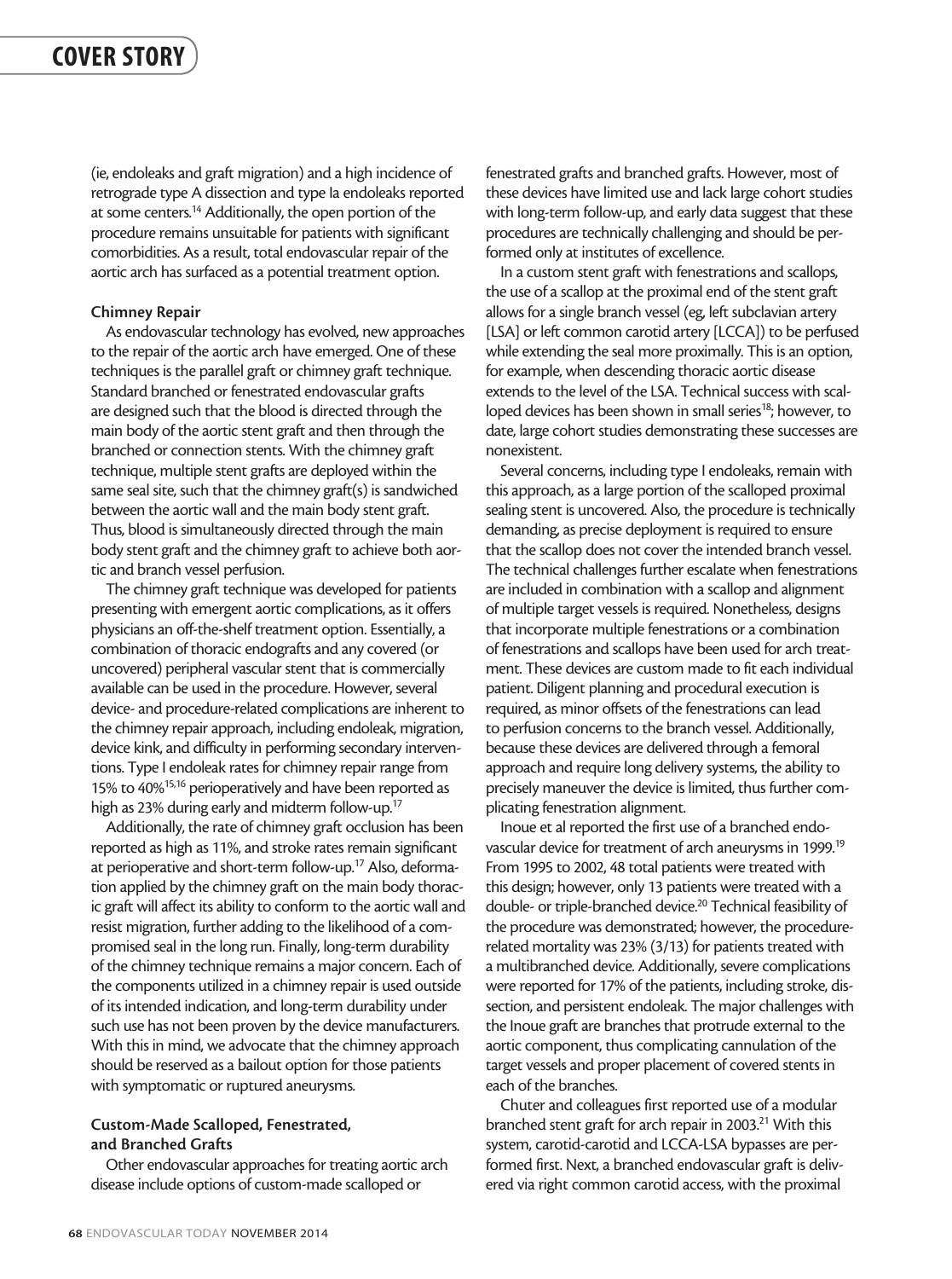portion of the graft landing in the ascending aorta; a long branch extending in the innominate artery (IA); and a short, large branch remaining open to the aortic arch. A secondary component is then delivered via femoral access, bridging the distal end of the large branch of the branched device to the descending thoracic aorta, thus completing the repair.

Although case studies have demonstrated technical success with this approach, several challenges persisted. First, the procedure is technically challenging, requiring both carotid and femoral access routes and extreme precision in placement of the proximal component. Second, this device is delivered through a very large delivery sheath (22–24 F) relative to the carotid artery, thus greatly reducing the number of patients who could receive the device. Additionally, the risk of significant morbidity and mortality is increased with the use of such a large delivery system through carotid access.

#### CHALLENGES OF ENDOVASCULAR REPAIR OF THE AORTIC ARCH

Although an endovascular approach to arch repair may ultimately offer the least perioperative morbidity, challenges remain in device design and implantation technique to achieve optimal long-term results. Specific concerns for endovascular repair include adequate seal, long-term device durability, device alignment, stroke, aortic valve issues, and mortality. The sections that follow address each of these concerns in more detail.

#### Seal Zone

Over the last decade, outcomes from endovascular aneurysm repair studies have repeatedly demonstrated that an adequate seal zone must be present in order to achieve long-term device success.<sup>22,23</sup> In the arch, an adequate seal zone is composed of neck diameters consistent with healthy tissue (< 38 mm), minimal tapering, a length of > 25 mm that is free of excess calcification and thrombus, and aortic angulation < 60°. Reports on chimney grafts, where type I endoleak rates > 20% have been depicted, is an illustration of what can occur when the seal zone is compromised.<sup>24,25</sup> Treating patients within these anatomical constraints greatly reduces the chances for type I endoleak and graft migration and increases the likelihood of long-term performance. In the case of aortic arch treatment, landing the device within a healthy seal zone is challenged by the relatively short ascending aorta. Due to the catastrophic consequences that can occur due to loss of device seal and/or device migration in the aortic arch, maximizing the length of seal beyond the standard 25 mm may be warranted to account for aortic growth, remodeling, and potential disease progression.

#### Device Durability

Long-term stent graft durability remains a major concern with endovascular procedures. Although many durability concerns for stent grafting have been addressed with commercial abdominal, thoracic, and fenestrated devices, treatment of the aortic arch presents a new set of physiologic loads that will further challenge device durability. Of specific concern is the high pulsatility of the aortic arch, subjecting the stents to more significant fatigue loading conditions. Pulsatility of the vessels in this region has been reported to be two to three times higher than the pulsatility seen in the descending thoracic and abdominal aorta. Additionally, branch vessel motion relative to the aorta due to cardiac pulsation and respiration will have to be quantified to address long-term durability. These motions could lead to device complications such as graft wear, stent fracture, and stent kink, all of which could be detrimental to device performance. To ensure long-term device durability, these new boundary conditions need to be established through high-resolution imaging and tested by device manufacturers in the nonclinical setting.

#### Device Alignment

The ability to accurately align and deploy an arch stent graft is essential. Implementing designs with self-aligning features of the branches and/or fenestrations to the branch vessels will minimize the need for excessive manipulation of the device in the aortic arch, thus reducing the risk of stroke due to emboli. Due to the length of the delivery systems used for transfemoral access, the ability to precisely control the device end of the delivery system is limited, further highlighting the need for auto-aligning features. Additionally, a controlled release of the stent graft from the delivery system is warranted, with minimal motion of the device occurring. Motion of the device during release can lead to catastrophic events, including coronary artery coverage and/or misalignment of the branches or fenestrations with the great vessels.

#### Aortic Valve

Due to the relative proximity of the aortic valve to the aortic arch and branch vessels, it is of utmost importance to design endovascular devices and delivery systems that will limit valve interaction and be atraumatic to the valve when interactions do occur. Although in current transcatheter aortic valve repair procedures, wire guides, catheters, and sheaths are routinely placed across the valve, these procedures have been associated with stroke and valve damage. Additionally, current endovascular aneurysm repair (EVAR) systems are large in diameter, and delivery system tips are relatively stiff, potentially increasing the risk of valve damage, especially in cases where the system must be left across the aortic valve for extended periods of time. Finally, these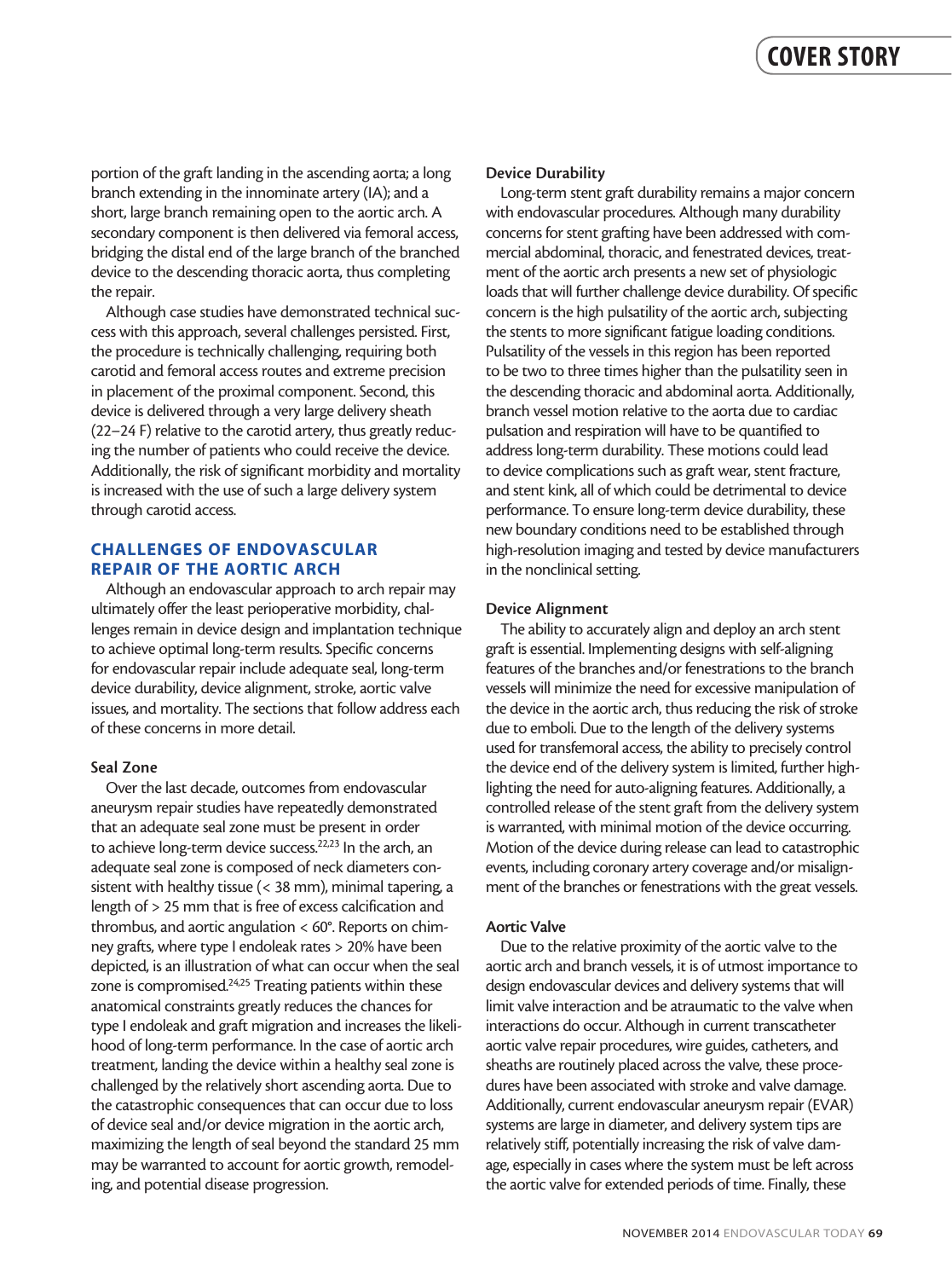## COVER STORY

procedures are modular and may require crossing the aortic valve multiple times in order to place each component, which will further expose the valve to potential injury. It will be essential to valve health that endovascular repair options limit valve involvement and encompass atraumatic materials such that minimal damage occurs.

#### Stroke

Stroke remains a major concern after endovascular repair of the thoracic aorta. Stroke rates of > 6% have been reported for endovascular repair of the descending thoracic aorta and > 10% in chimney cases.17,26 Major contributing factors to stroke during these procedures include emboli due to device, delivery system, and/or wire manipulation; air emboli released from the delivery system; and coverage of branched vessels. As previously mentioned, the ability to properly align the device with minimal manipulation and maintain device alignment during release from the delivery system will be essential in decreasing stroke risk. Additionally, special care must be taken to ensure that the systems are entirely void of air upon sheath withdrawal to avoid any potential air emboli. Finally, it should be noted that for years, intentional coverage of the left subclavian artery was common practice in many TEVAR procedures. However, recent data have shown that an increased risk of stroke has been seen in those patients. Thus, devices must address treatment options for all of the aortic branch vessels or require partial debranching in order to minimize stroke risk.

#### **Mortality**

Perioperative and 30-day device-related mortality have been reported at significant rates for current endovascular repairs of the aortic arch. Chimney repairs, hybrid repairs, and standard endovascular procedures have seen mortality rates of 6% to 23%,<sup>14,17,20</sup> and this remains a major concern. It should be noted that the vast majority of these patients have severe comorbidities and would not have tolerated an open procedure. In order to minimize mortality, endovascular arch repair should be performed at centers of excellence, where high volumes of open and complex EVAR procedures are traditionally performed. Additionally, device designs need to minimize trauma to the patient during delivery and as a long-term implant. Finally, careful surgical planning and attention to anatomic and comorbid conditions should be considered in order to further reduce device- and procedure-related mortality.

#### CURRENT APPROACH TO ENDOVASCULAR REPAIR OF THE AORTIC ARCH

The arch branch graft (Cook Medical), a third-generation arch branched endovascular graft for the aortic arch, was designed to address the previously described challenges and



Figure 1. The arch branch graft (Cook Medical).

was based on the experience gained from previous strategies in endovascular arch repair. The design and delivery of the graft have been previously described<sup>27,28</sup> but will be summarized here. The graft is designed to seal in the ascending aorta (Figure 1), with either one or two sealing stents and active fixation with barbs on the most proximal seal stent. As such, a healthy nondilated segment of aorta is required proximal to the IA and distal to the sinotubular junction to achieve a durable seal. The graft includes two internal branches for connection to the IA and LCCA (or LSA in a few instances). The graft is designed to conform to the curvature of the arch to achieve proximal seal with minimal "bird-beaking" and without kinking in "gothic" arches. There are two distal seal stents, but often, a distal extension is required to fully exclude an extensive aneurysm. A modified Zenith iliac limb component (Cook Medical) is used to connect the most proximal branch to the IA. A commercially available covered stent is used to bridge the second branch to the LCCA.

Also described previously,<sup>27,28</sup> device deployment will be described in brief here. Three access sites are required for deployment. The most commonly used are femoral (for main body graft), left axillary (for the LCCA covered bridging stent), and either a conduit or direct puncture of the right axillary or direct puncture of the right common carotid (for the bridging limb for the IA). A means to control cardiac output during device deployment must also be employed. Most commonly, rapid ventricular pacing is used. A catheter or sheath is used to mark the ostia of the IA and LCCA to help position the graft during deployment. Fusion imaging is also very beneficial (Figure 2.)

From femoral access, a Glidewire (Terumo Interventional Systems) is placed across the aortic valve and then exchanged for a stiff wire with the tip of the wire curled in the left ventricle. The tip of the stiff wire must be visualized at every step of the procedure to ensure that ventricular damage does not occur. The delivery system for the arch branch graft is tracked into place by advancing the tip of the delivery system through the aortic valve into the LV. Markers on the branches are used to align the device with the origin of the IA and LCCA (Figure 2). The delivery system is designed to automatically align the branches' rotational orientation, so only longitudinal positioning of the delivery system is required. Once the device is in position, rapid pacing is initiated, and the graft is deployed by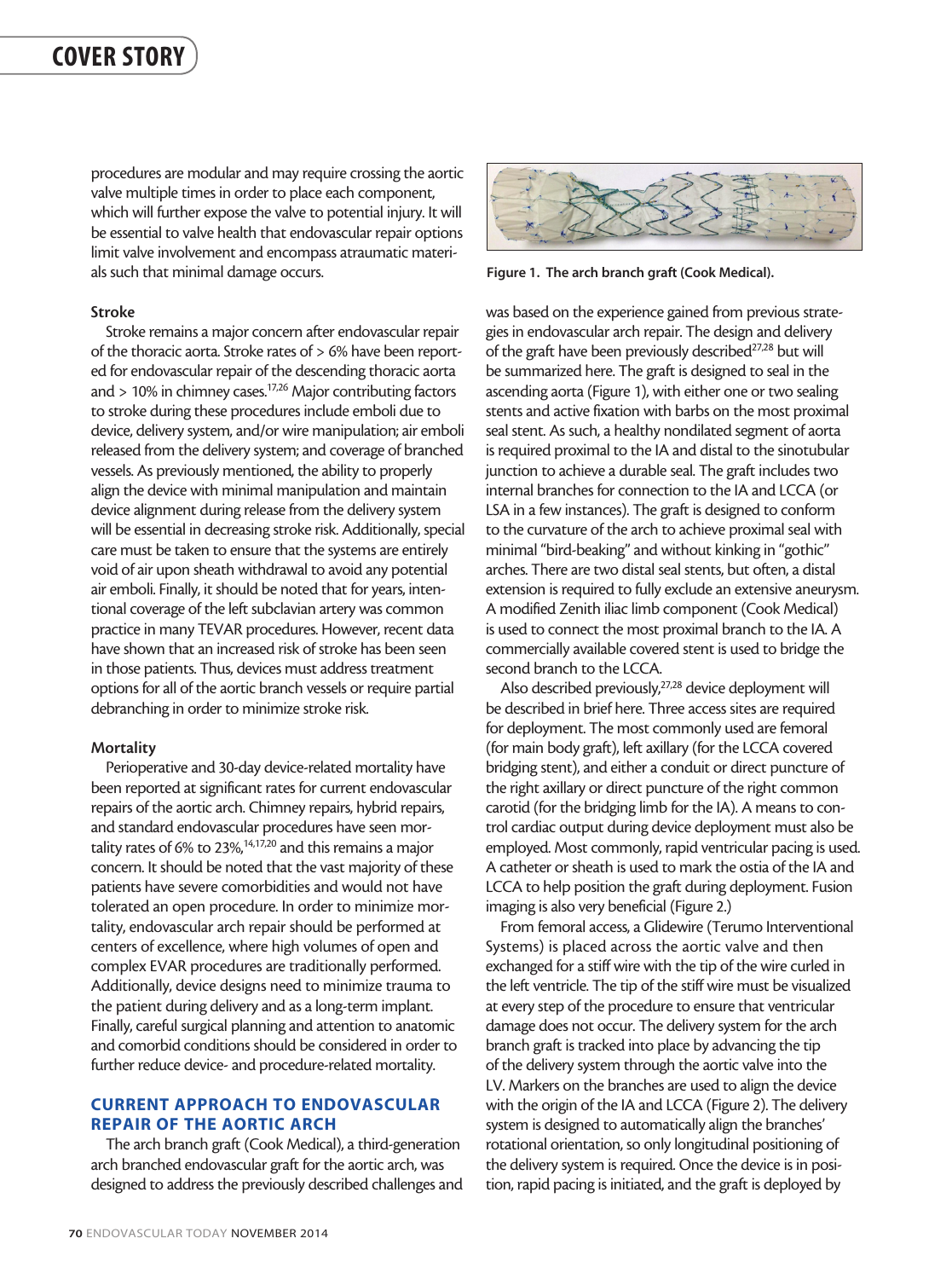## COVER STORY



Figure 2. The tip of the delivery system is advanced through the aortic valve into the left ventricle. The same image is shown with (A) or without (B) fusion imaging performed in a Discovery IGS730 hybrid room (HeartVision, GE Healthcare). The fusion mask is very helpful in positioning the device and aligning branches to the target vessels, as well as in visualizing the true (yellow) and false (green) lumen in this chronic dissection with a previous TEVAR. From left to right, the rapid pacing probe is positioned into the right ventricle through a right jugular vein puncture, and catheters positioned into the ascending aorta from the right common carotid and left axillary arteries (through an LSA-to-LCCA bypass) are observed. They are also helpful markers of the ostia of the target vessels.

first retracting the sheath and then removing various ties that hold the graft to the delivery system and constrain its diameter.

Upon completion of the branch graft deployment, ventricular pacing is stopped. Immediately after, the nose cone of the delivery system and the stiff wire are retrieved and positioned at the distal end of the endograft. The branches are cannulated from above, and bridging components are placed. An illustrative follow-up CT scan is shown in Figure 3.

#### CLINICAL EXPERIENCE

Clinical experience with the arch branch graft has been through use as a custom-made device, through use under special access, or through physician-sponsored investigations. The first clinical use of the device was reported by Lioupis et al in 2012.27 This initial case series included six patients treated at three separate hospitals in Canada between October 2009 and May 2011. Although the procedures occurred in separate hospitals, all of the surgical teams were led by the senior author of the study (C.Z. Abraham, MD). In the short series, 11 of 12 branches (91.6%) were successfully cannulated and preserved. In one patient, the IA branch could not be catheterized due to a planning error, and the patient had a femoral-axillary bypass to restore flow to the right carotid and right vertebral arteries. Unfortunately, this patient developed a right-sided stroke. Other major complications noted in this series included a type I endoleak in one patient due to a large ascending

aortic diameter (39 mm), which was successfully managed, and a right cerebellar infarct in another patient. Regardless of the complications noted in this series, this initial work demonstrated the technical feasibility of total endovascular arch repair with the arch branch graft.

A retrospective, multicenter analysis of the first 38 patients treated with the arch branch graft was recently published by Haulon et al.<sup>28</sup> It is important to note that this case series is inclusive of the entire learning curve with this device. It included all six patients in the initial learning experience presented by Liopis et al, as previously discussed. All patients were nonsurgical candidates and had an American Society of Anesthesiologists score of 3 or 4 in 34 of 38 patients (89.5%). Technical success was achieved in 32 of 38 patients (84.2%). Technical failures included three deaths within 24 hours of the procedure, one proximal type I endoleak, one failure to cannulate the IA branch, and one conversion to a chimney technique. Five patients (13.2%) died within 30 days of the procedure, and there were six cerebrovascular complications noted in follow-up (four transient ischemic attacks, one stroke, and one subarachnoid hemorrhage). Although the difference was not statistically significant, mortality was 30% and 7.1% in the first 10 and last 28 patients treated, respectively.

When combined together, the risk of early mortality or neurologic complications was statistically higher in the first 10 patients ( $P = .019$ ) and patients with ascending aortic diameters  $> 38$  mm ( $P = .026$ ). This initial study demonstrated that with proper operator training and careful patient selection, aortic arch repair could be extended to patients who are not candidates for open surgical repair. This initial experience also stresses the need for strict inclusion criteria for endovascular arch repair. Specific inclusion criteria, as described by Haulon et al, are shown in the *Anatomic and Physiologic Criteria for Endovascular Arch Repair* sidebar.

In the aforementioned series by Haulon et al, 12 of 38 patients had previous ascending aortic surgery. The first case completed on a patient with previous aortic surgery was presented by Spear et al.<sup>29</sup> The previous aortic repair pro-



Figure 3. Preoperative (A) and postoperative CT angiographic scan (B) in a patient treated with the arch branch device.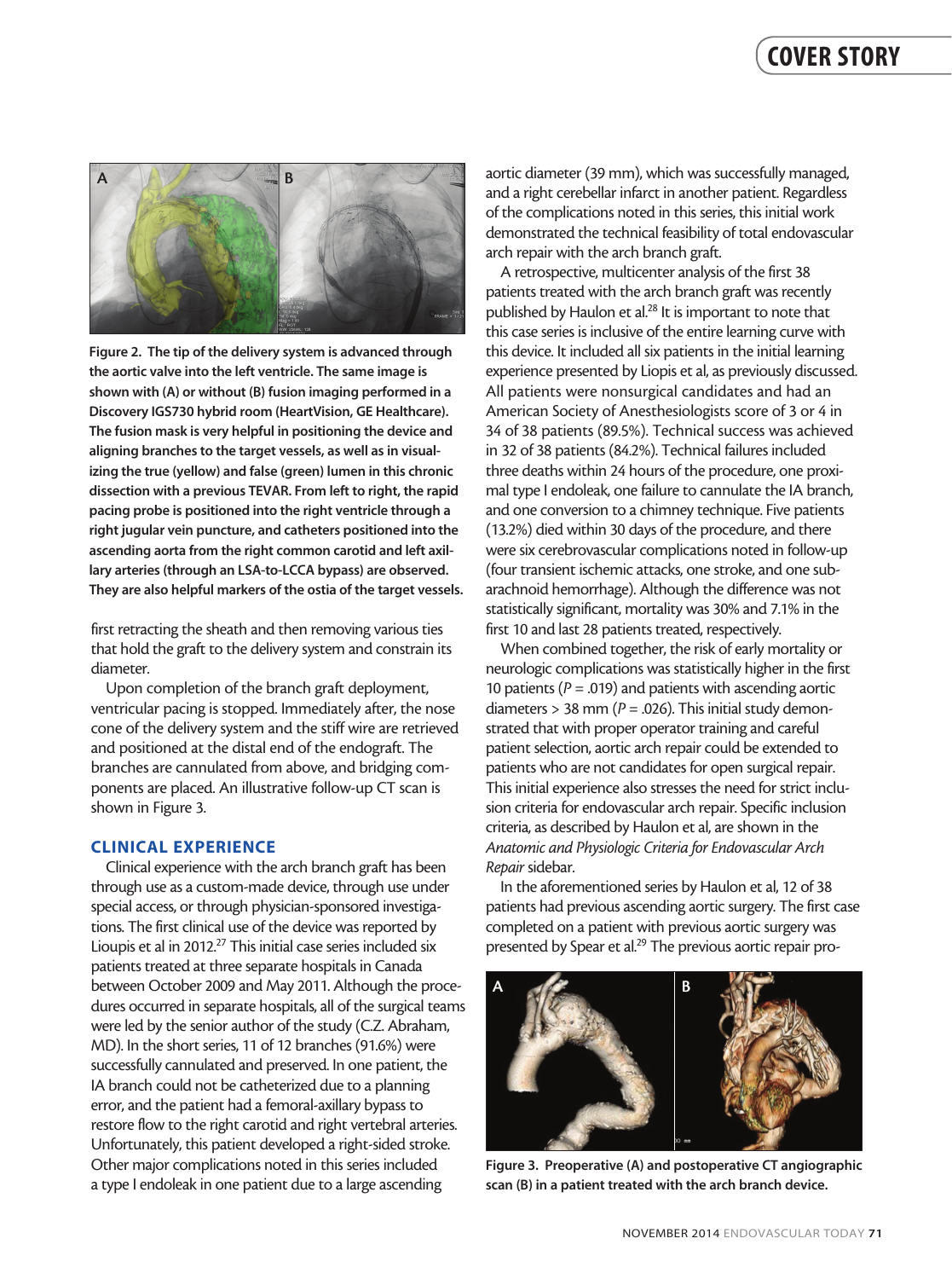| <b>ANATOMIC AND PHYSIOLOGIC CRITERIA FOR ENDOVASCULAR ARCH REPAIR</b> |                                                                   |
|-----------------------------------------------------------------------|-------------------------------------------------------------------|
| <b>Anatomic Criteria:</b>                                             | <b>Physiologic Criteria:</b>                                      |
| • Arch aneurysms and chronic dissections,                             | • Minimum of 2-year life expectancy                               |
| no previous mechanical aortic valve replacement                       | Negative stress test (cardiology clearance required in            |
| • Ascending aortic length $\geq 50$ mm                                | the setting of positive stress test)                              |
| (measured from sinotubular junction to origin                         | • No class III or IV congestive heart failure                     |
| of innominate artery)                                                 | No stroke or myocardial infarction in the last year               |
| • Sealing zone in the ascending aorta $\geq 40$ mm in                 | No significant carotid bifurcation disease                        |
| length and $\leq$ 38 mm diameter                                      | (≥ 75% stenosis by North American Symptomatic                     |
| • Sealing zone in the innominate artery $\geq 20$ mm in               | Carotid Endarterectomy Trial criteria)                            |
| length and $\leq 20$ mm in diameter                                   | • Estimated glomerular filtration rate by modification of         |
| • Access able to accommodate 22- or 24-F sheaths                      | diet in renal disease method $\geq$ 45 mL/min/1.73 m <sup>2</sup> |

vides a stable landing zone for the endovascular graft. These patients are ideal candidates for an endovascular approach, as a redo aortic arch procedure can be high risk. The first case presented by Spear et al and the 10 patients treated by Haulon et al demonstrate the feasibility of endovascular repair in these patients. Open operation to repair the arch distal to an ascending aortic graft is associated with a 13.8% in-hospital mortality rate.<sup>30</sup> Silva et al<sup>31</sup> compared in-hospital mortality of redo ascending aorta procedures (12.1%) with in-hospital mortality of primary procedures (6%). Although rates were nearly twice as high in the redo group, the finding was not statistically significant (*P* = .18). The in-hospital mortality of these surgical patients compares well with the 30-day mortality in the initial experience with endovascular repair in nonsurgical candidates. In patients requiring reintervention after open surgical repair for type A dissection, the anatomy distal to ascending repair can be very complex.

The previously presented approach requires the delivery system dilator to be placed through the aortic valve and in the left ventricle for a few moments during deployment of the endovascular graft. This precludes treatment of patients with a mechanical aortic valve, as there is a risk of damaging the aortic valve prosthesis. One patient in the series presented by Haulon et al had a prosthetic aortic valve, which was managed by sewing a conduit on the ascending graft and placing the tip of the delivery system of the endograft in this conduit. Unfortunately, the endograft was implanted distal to the intended position, resulting in technical failure of the procedure, as two chimney grafts were required to maintain flow to the supra-aortic vessels.

Recent modifications to the delivery technique described in Spear et al<sup>32</sup> allow treatment of patients with a previous aortic valve repair. In its current form, this system allows deployment of the proximal end of the aortic endograft to within approximately 30 mm of the aortic valve (15 mm of the coronary ostia). In short, deployment is accomplished by first placing a 100-cm-long sheath that is large enough to accommodate the arch branch graft and tracking it over a Lunderquist wire (Cook Medical) into the ascending aorta. The sheath is then advanced over the dilator until it is just distal to the aortic valve. The dilator is then removed, and the arch branch graft is placed through the valve of the sheath and tracked into position. Previous placement of the sheath allows tracking of the system with a very short dilator tip. Subsequent retraction of the delivery sheath and complete deployment of the arch branch graft is unchanged from the earlier description.

#### **DISCUSSION**

#### Up to the Challenge

Although still in its infancy, early results demonstrate the technical feasibility of complete arch repair via endovascular means. The arch branch graft has been selectively used at centers of high excellence since 2011. Despite a steep initial learning curve, 30-day mortality rates for the endovascular group were similar to the traditional open repair despite taking on a significantly more morbid patient population.

The device has potential to be used off the shelf, with two configurations treating the vast majority of patients. The design builds on the Zenith platform, which has a significant clinical history, and uses materials with proven performance history. Additionally, the arch branch graft offers a delivery system that allows for precise placement of the stent graft, an essential characteristic of devices intended for branch treatment. Finally, self-aligning features have been implemented in the delivery system design, such that minimal manipulation of the system is required once in the arch to achieve branch alignment. This feature is extremely important, as increased manipulation in the arch will inevitably be associated with increased stroke rates.

Type I endoleak issues have been addressed by using stents providing adequate seal forces while also harmonizing the graft and delivery system to optimize the conformance of the proximal end of the graft with the aortic wall. When